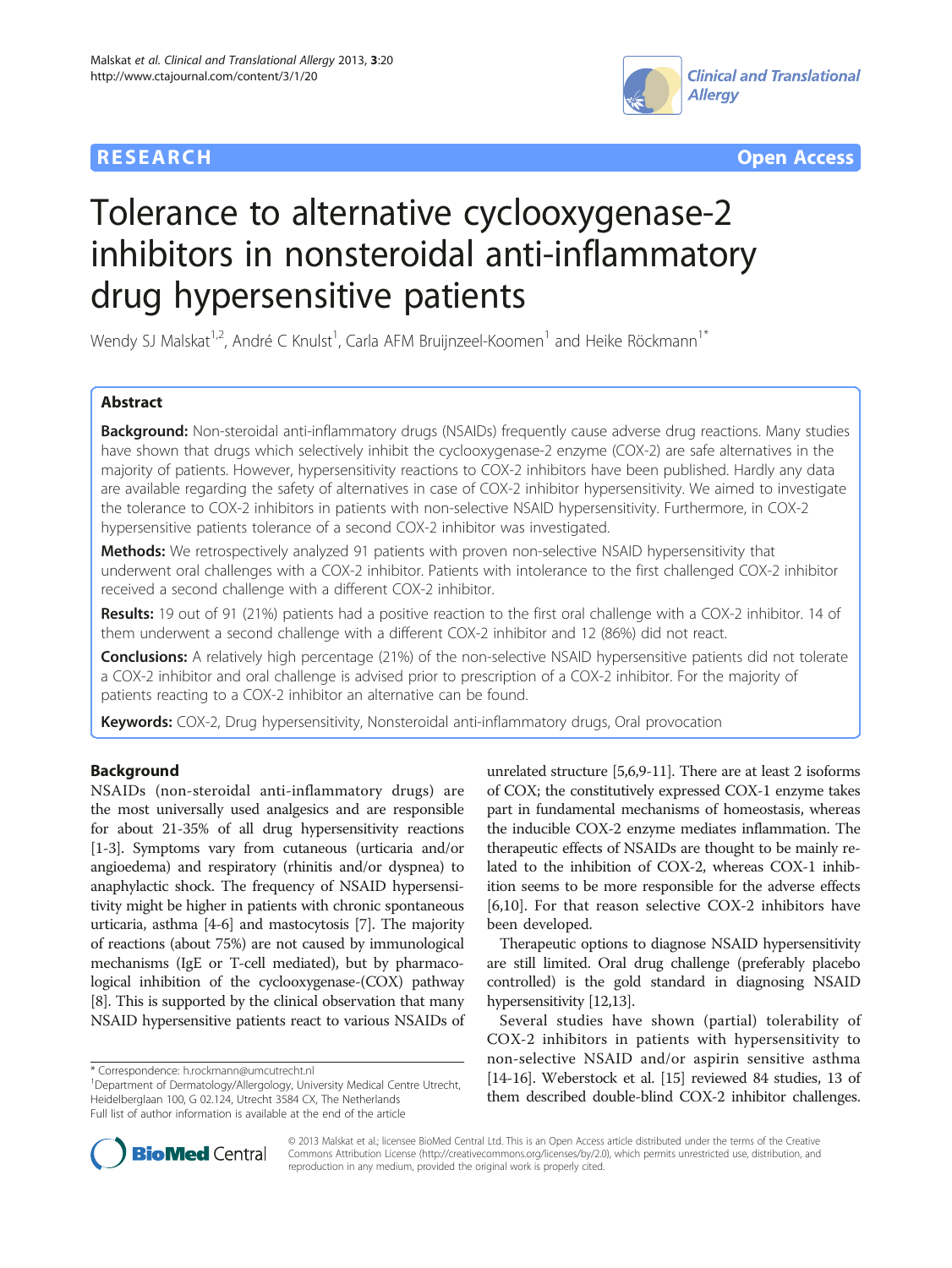Of the 3304 patients described, 119 (3.6%) had hypersensitivity to COX-2 inhibitors, consisting of urticaria, angioedema and/or rhinorrhea. Therefore, NSAIDs that selectively inhibit COX-2 are assumed to be a safe alternative in the majority of non-selective NSAID hypersensitive patients. A recent review by Asero [[17](#page-5-0)] described a wide variation in the percentage of COX-2 inhibitor hypersensitivity up to 33%. Recently, Dona et al. [[18](#page-5-0)] described a high percentage of COX-2 inhibitor hypersensitivity (25%) in patients with hypersensitivity to multiple non-selective NSAIDs and paracetamol. In the same study, patients hypersensitive to multiple non-selective NSAIDs, but tolerant to paracetamol showed only 6% of COX-2 inhibitor hypersensitivity.

So far, tolerance of an alternative COX-2 inhibitor in COX-2 hypersensitive patients has been hardly investigated. A case-report of 2 patients with hypersensitivity to numerous non-selective NSAIDs and a selective COX-2 inhibitor, described tolerance to a second COX-2 inhibitor, celecoxib and etoricoxib respectively [\[19\]](#page-5-0). Quinones Estevez [[20\]](#page-5-0) described a case series of 8 patients with hypersensitivity to non-selective NSAIDs and selective COX-2 inhibitors. Three of 5 patients that were challenged tolerated an alternative COX-2 inhibitor; celecoxib or etoricoxib. A study comparing tolerance to different COX-2 inhibitors  $(n = 37)$  (nimesulide, meloxicam and rofecoxib) showed tolerance to meloxicam in 8 of 11 patients hypersensitive to nimesulide. The majority of nimesulide hypersensitive patients (10/11) tolerated rofecoxib [\[21\]](#page-5-0).

The aim of this study was to assess the tolerance of a first and, in case of intolerance, a second COX-2 inhibitor in patients with hypersensitivity to non-selective NSAIDs in a larger population.

#### Methods

#### Selection of patients

All patients  $(n = 91)$  with proven non-selective NSAID hypersensitivity and oral challenge to a selective COX-2 inhibitor at the outpatient clinic of Allergology of the University Medical Center Utrecht, from September 2002

until April 2012, were analyzed. NSAID hypersensitivity was diagnosed, based on either a convincing unequivocal patient history ( $n = 69$ ), or a positive oral challenge with the suspicious drug  $(n = 22)$ . Challenge protocols are shown in Table 1. The criteria for a convincing patient history [[22](#page-5-0)] were: 1. a time interval of a few minutes up to a maximum of 5 hours between intake of the drug and start of symptoms, 2. objective signs of urticaria, angioedema, rhinitis, dyspnea and/or anaphylactic shock (systolic BP <90 mm Hg or a >30 mm Hg drop). We analyzed if patients had two or more reactions to the same or distinct NSAID(s), reported either by challenge or by history. We also analyzed usage and intolerance of paracetamol after reaction to the culprit drug documented in patient history.

#### Study design

Sex, age, suspected NSAID(s) and co-morbidity data were obtained, using patient files and, where necessary, telephone calls to complete and confirm the data. The clinical reaction patterns, the challenge with the culprit drug and the outcome of challenge with COX-2 inhibitor were assessed based on differentiated organ involvement: cutaneous (urticaria and/or angioedema), respiratory (rhinitis and/or dyspnea) or anaphylactic shock. The Medical Ethics Review Committee (METC) of UMC Utrecht agreed to the study (METC-protocol number 12-438).

#### COX-2 inhibitor challenges

At first COX-2 inhibitor challenges were performed with rofecoxib, until it was withdrawn from the market in 2003 (dosages: 1, 6.25, and 12.5 mg; interval 60 minutes). After 2003, celecoxib was preferentially used for a first challenge (dosages: 0.1, 1, 10, 20 mg at 30 minutes intervals and 50 and 100 mg at 60 minutes intervals). Etoricoxib was preferentially used for a second challenge (dosages: 0.1, 1, 5, 10 mg at 30 minutes intervals and 30 and 60 mg at 60 minutes intervals). The time interval between different oral challenges was 6–12 weeks.

The challenges were performed in a clinical setting, equipped for resuscitation and monitoring of vital signs.

|  |  | Table 1 Challenge protocols of culprit NSAIDs |  |  |
|--|--|-----------------------------------------------|--|--|
|--|--|-----------------------------------------------|--|--|

|                                  | <b>Diclofenac</b> | <b>Ibuprofen</b> | <b>Aspirin</b> | Naproxen | Propyfenazon |
|----------------------------------|-------------------|------------------|----------------|----------|--------------|
| <b>Administration</b>            | oral              | oral             | oral           | oral     | oral         |
| Dose 1 (mg)                      | 0.1               | 0.1              | 10             | 0.1      |              |
| Dose 2 (mg); time interval (min) | 1:30              | 1;30             | 44; 30         | 1;30     | 5:30         |
| Dose 3 (mg); time interval (min) | 10; 30            | 10:30            | 117;60         | 10; 30   | 25:30        |
| Dose 4 (mg); time interval (min) | 25:60             | 50:30            | 312:60         | 50; 30   | 100; 60      |
| Dose 5 (mg); time interval (min) | 50:60             | 100; 60          | 500: 120       | 125:30   | 250; 60      |
| Dose 6 (mg); time interval (min) | <b>NA</b>         | 200:60           | <b>NA</b>      | 250:60   | <b>NA</b>    |

Legend: Min, minutes; NA, not applicable; (Since this study the dosages have been revised and the dosage of 0.1 mg is removed.)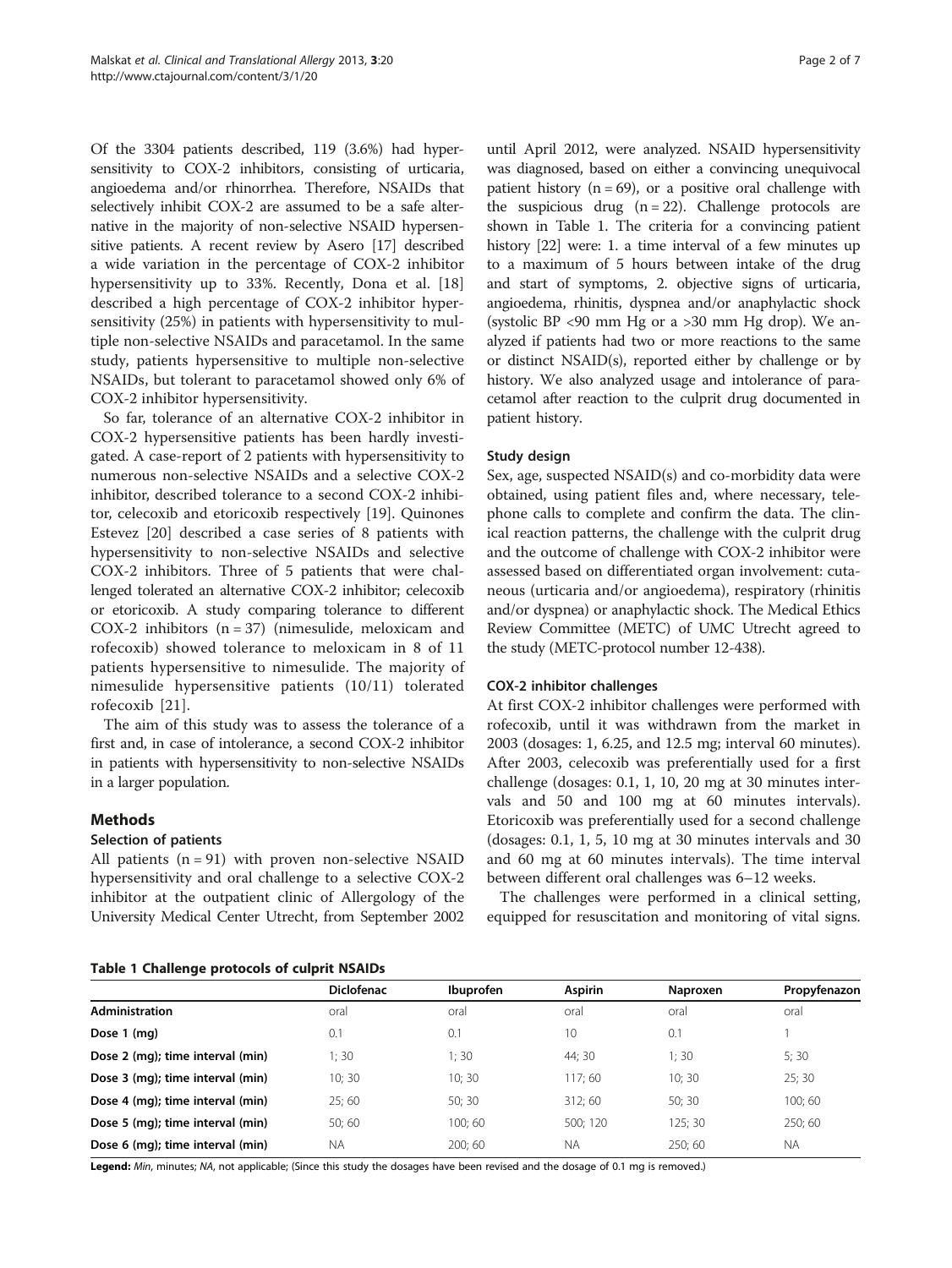Appearance of symptoms was closely monitored. A challenge test was considered to be positive when objective symptoms occurred, e.g. itching and erythema, urticaria, angioedema, rhinoconjunctivitis, dyspnea, hypotension or anaphylactic shock. If objective symptoms were present, the challenge was stopped and the symptoms were treated with antihistamines or prednisone. None of the patients required treatment with epinephrine.

# Statistical analysis

Numeric results were expressed as mean ± standard deviation (SD). Nominal variables were expressed as percentage of the patients. The Statistical Package for Social Sciences (SPSS) for Windows Version 15.0 was used to analyze the data.

# Results

# Patient characteristics

91 patients with a diagnosis of non-selective NSAID hypersensitivity were challenged with a first COX-2 inhibitor. The demographic and clinical characterizations of the study group, as well as the drugs suspected to cause a hypersensitivity reaction are shown in Table 2 and [3](#page-3-0). Diagnosis of NSAID hypersensitivity was confirmed by oral challenge with the culprit drug in 22 patients. In 69 patients, the history was highly suggestive and no oral challenges were performed. 44 (of 69) patients (63%) reported repeated reactions to the same culprit drug. Of the 22 patients with a single reaction and without challenge to the culprit drug 11 patients (50%) experienced anaphylactic reactions. In 3 patients information about repeated reactionswas missing.

Table 2 Demographic and clinical features of the study group

| Variable                                                                    | Patients $(n = 91)$ |
|-----------------------------------------------------------------------------|---------------------|
| Sex (male/female) n (%)                                                     | 23/68 (25/75%)      |
| Age (years) (mean $\pm$ SD)                                                 | $51.9 \pm 13.3$     |
| Reaction to 1 NSAID n (%)                                                   | 71 (78%)            |
| Reaction to various NSAIDs n (%)                                            | 20 (22%)            |
| Reaction to paracetamol                                                     | 17 (18%)            |
| Co-morbid disorders n (%)                                                   |                     |
| - Chronic spontaneous urticaria                                             | 11 (12%)            |
| - Asthma                                                                    | 9 (10%)             |
| Diagnosed non-selective NSAID hypersensitivity n (%)                        |                     |
| - Patient history; repeated reaction to the same culprit<br>drug            | 44 (48%)            |
| - Patient history; no/unknown repeated reaction to<br>the same culprit drug | 25 (28%)            |
| - Oral challenge with the culprit drug                                      | 22 (24%)            |
|                                                                             |                     |

<sup>1</sup>by patient history.

Of the 91 patients, 9 (10%) suffered from concomitant chronic asthma and 11 patients (12%) from concomitant chronic spontaneous urticaria unrelated to the intake of NSAIDs. The majority of the patients  $(n = 71)$ ; 78%) reported a reaction to one NSAID, while 22%  $(n = 20)$  reacted to several  $(2 \text{ or } 3)$  non-selective NSAIDs. Paracetamol was tolerated in 70 patients (79%) following reaction to a NSAID. Information on paracetamol tolerance was missing in 4 patients. The most frequently involved drug was diclofenac in 42 patients (46%). Anaphylactic shock was the most frequent reaction type reported in 32 subjects (35%), followed by angioedema in 23 subjects (25%). None of the patients suffered from aspirin sensitive asthma.

# First COX-2 inhibitor challenges

In 77 patients (85%) celecoxib was given and in 13 patients (14%) rofecoxib. Etoricoxib was used in the first challenge in only one patient. 19 patients (21%) had a positive challenge to one of these COX-2 inhibitors. Characteristics and symptoms of patients with a positive first challenge are presented in Table [4](#page-3-0) and [5.](#page-4-0) Three of these COX-2 hypersensitive patients suffered from concomitant chronic spontaneous urticaria but were free of urticarial symptoms for 6 weeks or more, before oral challenge with the COX-2 inhibitor. In 14 of 19 patients (74%) diagnosis of non selective NSAID hypersensitivity was confirmed by challenge or repeated reaction to the culprit NSAID. Eight of the 19 patients (42%) with a positive challenge to a COX-2 inhibitor had a history of hypersensitivity to multiple non-selective NSAIDs. Four patients were intolerant to paracetamol. Ten patients (16%) with unknown status of hypersensitivity to multiple non-selective NSAIDs, reacted to a COX-2 inhibitor.

# Second COX-2 inhibitor challenges

14 out of 19 patients with a positive first challenge to a COX-2 inhibitor underwent a second challenge test with a different COX-2 inhibitor (9 etoricoxib, 3 celecoxib and 2 rofecoxib), while 5 patients declined. The second provocation was positive in only 2 patients. Both patients presented with urticaria, generalized itch and dyspnoea following challenge with etoricoxib. One of them had a history of hypersensitivity reactions to the nonselective NSAIDs ibuprofen and naproxen together with a past history of chronic spontaneous urticaria, but not with asthma. The second patient had a history of hypersensitivity reactions to diclofenac, without chronic spontaneous urticaria or asthma.

# **Discussion**

In this retrospective study a relative high percentage of 21% COX-2 hypersensitivity was found in patients with non-selective NSAID hypersensitivity. However, in COX-2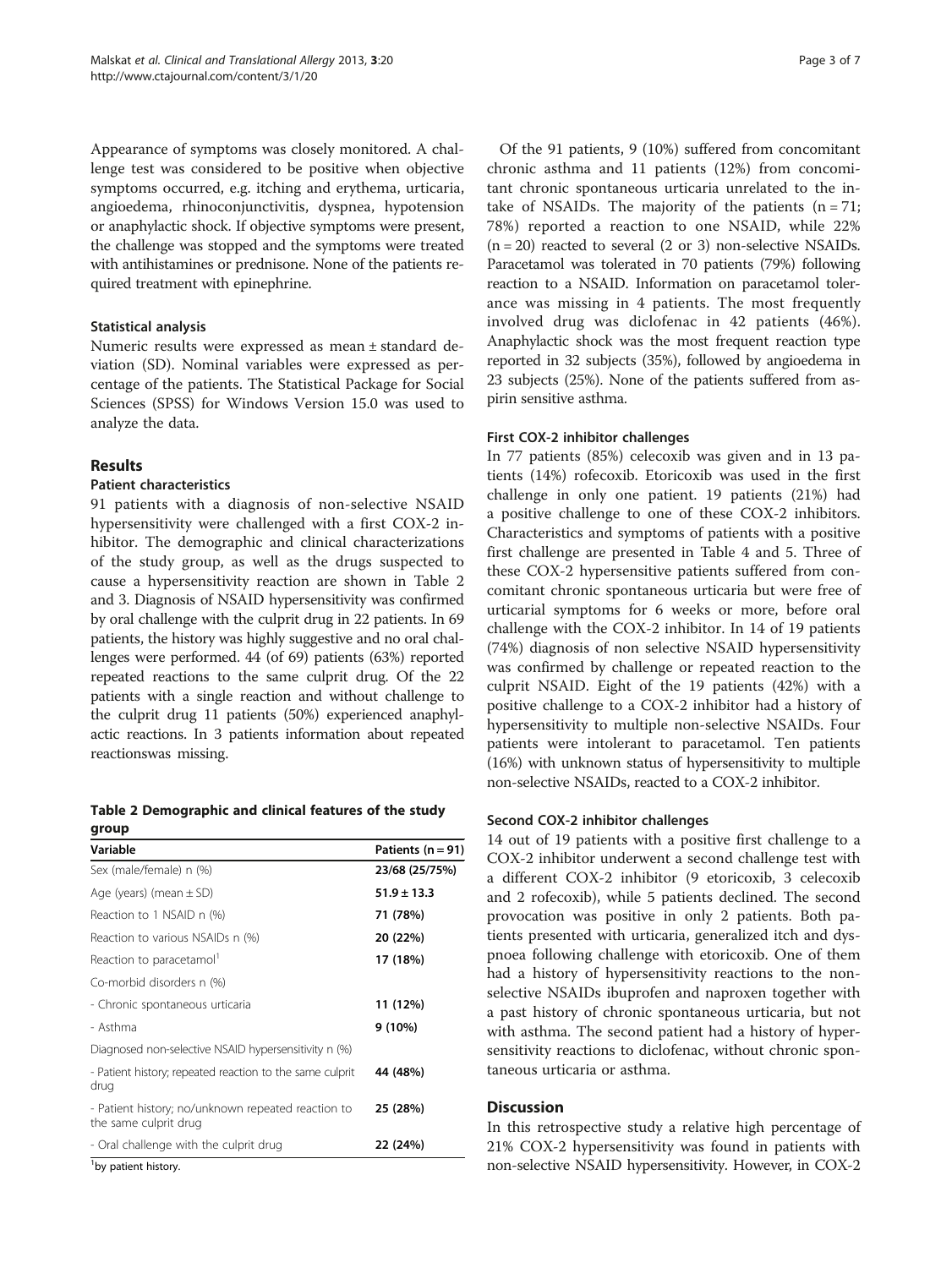| Specific drug  | Type of reaction       |                         |                          |                          |             |  |  |  |
|----------------|------------------------|-------------------------|--------------------------|--------------------------|-------------|--|--|--|
|                | Urticaria <sup>1</sup> | Angioedema <sup>2</sup> | Respiratory <sup>3</sup> | Anaphylaxis <sup>4</sup> | Total n (%) |  |  |  |
| Diclofenac     | 6                      | 4                       | 10                       | 22                       | 42 (46%)    |  |  |  |
| Ibuprofen      |                        |                         | 4                        | 4                        | 15 (16%)    |  |  |  |
| Naproxen       |                        |                         |                          |                          | 8 (9%)      |  |  |  |
| Aspirin        | 0                      |                         |                          |                          | 4(4%)       |  |  |  |
| Propyfenazon   | 0                      |                         |                          | 0                        | 2(2%)       |  |  |  |
| Various NSAIDs | 6                      | 8                       |                          | 4                        | 20 (22%)    |  |  |  |
| Total          | 15 (16%)               | 23 (25%)                | 21 (23%)                 | 32 (35%)                 | 91 (100%)   |  |  |  |

<span id="page-3-0"></span>Table 3 Type of reaction to the suspected drugs according to patient history

<sup>1</sup>Presence of urticaria (without angioedema).

<sup>2</sup>Presence of angioedema (with or without urticaria).

<sup>3</sup>Presence of respiratory symptoms (rhinitis, dyspnea) (additional to urticaria and/or angioedema).

<sup>4</sup>Presence of hypotension <90 mmHg or >30 mmHg drop (additional to urticaria and/or angioedema).

hypersensitive patient's tolerance to another COX-2 inhibitor was found in the majority (86%) of patients.

There is a large variation (0% to 33%) in the percentage of COX-2 inhibitor hypersensitivity in patients with NSAID hypersensitivity (17). Most studies describe low percentages [\[15,21,23](#page-5-0)-[37\]](#page-6-0). One study associated a high percentages (25%) of hypersensitivity to etoricoxib with paracetamol intolerance (compared to 6% in multiple NSAID hypersensitivity without paracetamol intolerance) [\[18](#page-5-0)]. In contrast, COX-2 inhibitor hypersensitivity was not associated with paracetamol hypersensitivity in our patient population.

Differences in study design may explain the variability in the different studies. Many studies did not perform oral challenges to confirm non selective NSAID hypersensitivity [\[21,24,26,27,29](#page-5-0)[,34,35,38\]](#page-6-0). This may have induced a higher percentage of incorrect diagnosis of non

Table 4 Demographic and clinical features of patients with positive first COX-2 inhibitor challenge

| Variable                                                                    | Patients ( $n = 19$ ) |
|-----------------------------------------------------------------------------|-----------------------|
| Sex (male/female) n (%)                                                     | 4/15 (21/79%)         |
| Age (years) (mean $\pm$ SD)                                                 | $53.2 \pm 10.9$       |
| Reaction to 1 NSAID n (%)                                                   | 12 (63%)              |
| Reaction to various NSAIDs n (%)                                            | 7 (37%)               |
| Reaction to paracetamol'                                                    | 4 (21%)               |
| Co-morbid disorders n (%)                                                   |                       |
| - Chronic spontaneous urticaria                                             | 3(16%)                |
| - Asthma                                                                    | 4 (21%)               |
| Diagnosed non-selective NSAID hypersensitivity n (%)                        |                       |
| - Patient history; repeated reaction to the same culprit<br>drug            | 11 (58%)              |
| - Patient history; no/unknown repeated reaction to<br>the same culprit drug | 3(15%)                |
| - Oral challenge with the culprit drug                                      | 5 (26%)               |
| $1 -$<br>$\sim$                                                             |                       |

<sup>1</sup>By patient history.

selective NSAID hypersensitivity, especially since some studies included patients with a long time interval, up to 72 hours, between intake of the culprit non selective NSAID and onset of symptoms [[26,29](#page-5-0),[33](#page-6-0)]. Incorrect diagnosis of non selective NSAID hypersensitivity may consequently lead to a lower estimate of the percentage of COX-2 inhibitor hypersensitivity. The majority of patients in our study were also included based on a suggestive history. However, we used strict criteria: only patients with objective symptoms and within 5 hours after intake were included. Furthermore, 53 (58%) patients had re-intake of the same culprit drug followed by a similar hypersensitivity reaction, which strongly supports the diagnosis. 44 patients with a repeated reaction did not underwent a challenge with the culprit drug. In addition, the percentages of COX-2 hypersensitivity did not differ between the patients diagnosed by careful history only versus those in which the diagnosis was confirmed by challenge.

Provocation with COX-2 inhibitors was open and not placebo controlled. However, the challenges were only considered positive if the patient developed objective symptoms, in agreement with other studies [\[21,](#page-5-0)[36](#page-6-0)]. Since we performed this study, the challenged drug dosages have been revised; the lowest dosage of 0.1 mg has appeared to be unnecessary and has been removed from the protocol.

Another important factor that might influence the rate of COX-2 inhibitor hypersensitivity is patient selection. Patients in our population who previously reacted to numerous non-selective NSAIDs had a higher rate (38%) of reaction to COX-2 inhibitors than patients who reacted to only one NSAID (16%). This is in line with Dona et al., analyzing patients with multiple NSAID hypersensitivity, showing a generally high percentage of hypersensitivity to etoricoxib [\[18](#page-5-0)]. Multiple NSAID reactivity was not known in all patients. Therefore, the current classification of EAACI/ENDA group [\[11\]](#page-5-0) could not be applied to subdivide the study population.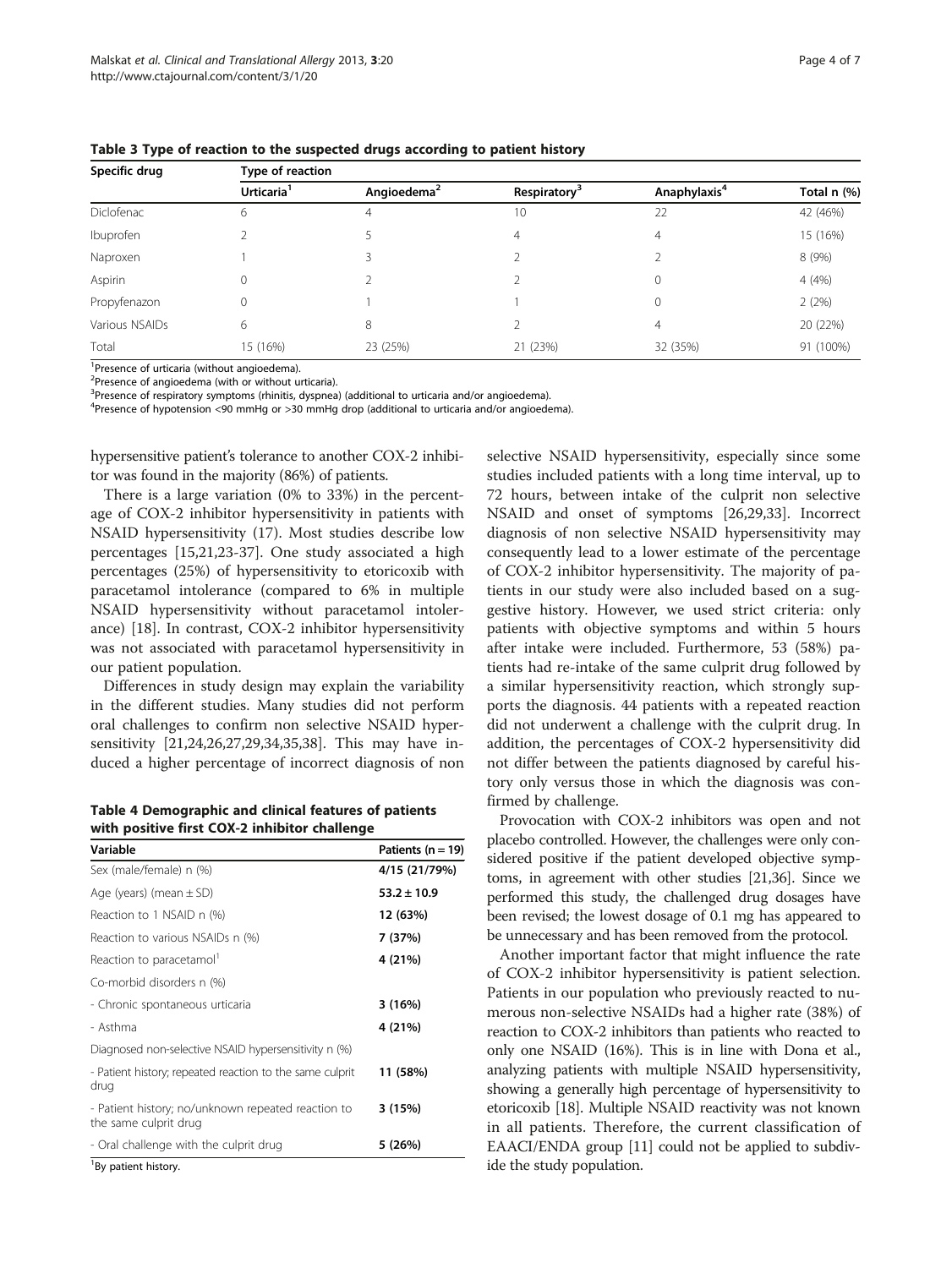| <b>Patient</b> | Sex/ | Co-morbid | Culprit<br>drug | Paracetamol<br>intolerance | Type of<br>reaction | Manner of<br>diagnosis | Reaction to oral COX-2 inhibitor challenges |          |                      |       |
|----------------|------|-----------|-----------------|----------------------------|---------------------|------------------------|---------------------------------------------|----------|----------------------|-------|
| no.            | age  | disorders |                 |                            |                     |                        | <b>First</b>                                |          | Second               |       |
|                |      |           |                 |                            |                     |                        | <b>Drug Reaction</b>                        |          | <b>Drug Reaction</b> |       |
| 1              | F/55 | As        | diclofenac      | no                         | U/A/Ana             | PH; repRX              | rofecoxib                                   | U/D      | nd                   |       |
| 2              | M/78 | <b>NS</b> | diclofenac      | no                         | A/D/Ana             | C                      | rofecoxib                                   | U        | nd                   |       |
| 3              | F/65 | As        | multiple        | no                         | U                   | PH; repRX              | celecoxib                                   | U        | rofecoxib            | Neg   |
| $\overline{4}$ | F/55 | <b>NS</b> | diclofenac      | no                         | U/Ana               | C                      | rofecoxib                                   | Α        | celecoxib            | Neg   |
| 5              | F/46 | <b>NS</b> | naproxen        | no                         | A                   | PH                     | rofecoxib                                   | Α        | celecoxib            | Neg   |
| 6              | M/36 | <b>NS</b> | multiple        | yes                        | U/A                 | PH; repRX              | celecoxib                                   | $\cup$   | nd                   |       |
| 7              | F/35 | <b>NS</b> | multiple        | no                         | U/A                 | C                      | etoricoxib                                  | U/A      | celecoxib            | Neg   |
| 8              | F/51 | As        | diclofenac      | no                         | A/D                 | PH; repRX              | celecoxib                                   | U/An/D/A | nd                   |       |
| 9              | F/56 | <b>NS</b> | multiple        | yes                        | A                   | C, repRX               | celecoxib                                   | A        | rofecoxib            | Neg   |
| 10             | F/50 | <b>NS</b> | naproxen        | no                         | U/Ana               | PH; repRX              | celecoxib                                   | Α        | etoricoxib           | Neg   |
| 11             | F/59 | <b>NS</b> | naproxen        | no                         | U/A                 | PH; repRX              | celecoxib                                   | Α        | etoricoxib           | Neg   |
| 12             | F/46 | <b>NS</b> | diclofenac      | no                         | U/A/D/Ana           | PH                     | celecoxib                                   | Α        | etoricoxib           | Neg   |
| 13             | F/62 | $\cup$    | multiple        | yes                        | U/A                 | PH; repRX              | celecoxib                                   | $\cup$   | nd                   |       |
| 14             | M/40 | U         | ibuprofen       | yes                        | U/A                 | PH; repRX              | celecoxib                                   | U/D      | etoricoxib           | U/D   |
| 15             | F/66 | <b>NS</b> | diclofenac      | no                         | U/A/D/Ana           | PH; repRX              | celecoxib                                   | U/A      | etoricoxib           | Neg   |
| 16             | F/63 | <b>NS</b> | multiple        | no                         | U/A/D               | PH; repRX              | celecoxib                                   | U/A      | etoricoxib           | Neg   |
| 17             | F/53 | <b>NS</b> | diclofenac      | no                         | U                   | C                      | celecoxib                                   | U/A      | etoricoxib           | U/A/D |
| 18             | F/46 | A/U       | multiple        | no                         | U/A                 | PH; repRX              | celecoxib                                   | Α        | etoricoxib           | Neg   |
| 19             | M49  | <b>NS</b> | diclofenac      | no                         | U/A                 | PH                     | celecoxib                                   | U/A      | etoricoxib           | Neg   |

<span id="page-4-0"></span>Table 5 Clinical features and results of patients with positive first COX-2 inhibitor challenge

Legend: F, female; M, male; NS, none specific; As, asthma; U, urticaria; A, angioedema (without weals); Ana, anaphylactic shock; D, dyspnea; PH, patient history; repRx, repeated reaction to the same drug; C, challenge test; nd, not done; Neg, negative reaction. 2 patients with a positive challenge to a second COX-2 inhibitor are highlighted in bold.

Another important factor could be the specific culprit drug, since acetylsalicylic acid (ASA) was the most frequently reported culprit drug in many other studies (21 - 100%) [[14,21](#page-5-0),[23,25](#page-5-0)-[27,29](#page-5-0),[30,](#page-5-0)[33](#page-6-0)-[36,39](#page-6-0),[40\]](#page-6-0). In our study population, diclofenac, ibuprofen and naproxen represented the most common culprit drugs with 46% , 15% and 9% , respectively. Only 4 patients (4%) reported a hypersensitivity reaction to ASA only. None of them showed a reaction to a COX-2 inhibitor. Further studies are needed to investigate the relation between the specific culprit drug in non-selective NSAID hypersensitive patients and hypersensitivity to COX-2 inhibitors.

The frequency of chronic spontaneous urticaria (12%) in our study group was comparable with previous literature (2.7-11%) [[21,23](#page-5-0),[29](#page-5-0),[41](#page-6-0)] and cannot explain the high percentage of COX- hypersensitivity. The frequency of asthma in our study population was rather low, compared to the literature [\[14,21,23,27,29](#page-5-0)[,39](#page-6-0)]. Specific studies are needed to investigate whether hypersensitivity to COX-2 inhibitors is dependent on these factors.

Interestingly, a second COX-2 inhibitor was tolerated in the majority of challenged patients (86%). Of the patients with a second COX-2 inhibitor challenge, six had

a history of reactions to multiple NSAIDs. However, five of them tolerated the challenge with a second COX-2 inhibitor. This shows that patients who react to a particular COX-2 inhibitor, may be tolerant to another one. This was also described in two small case-series [\[19](#page-5-0)[,42](#page-6-0)]. Cimbollek et al. described two patients with multiple NSAID hypersensitivity reacting to one COX-2 inhibitor but tolerating another. Quinones-Estevez described 8 patients with multiple NSAID hypersensitivity of which five were challenged with both celecoxib and etoricoxib. Three patients reacted to only one of the drugs, while two to both. In our study, etoricoxib was mainly used as a secondly challenged alternative COX-2 inhibitor, known to have a much higher COX-2 selectivity than celecoxib [\[43](#page-6-0)]. This might explain the higher percentage of tolerance to etoricoxib. However, advantage of etoricoxib over celecoxib was not observed in case-series [[19,20\]](#page-5-0) or a recent review analyzing COX-2 inhibitor hypersensitivity [[17](#page-5-0)].

Our results in a large group of patients with NSAID hypersensitivity and reaction to a specific COX-2 inhibitor show that an alternative COX-2 inhibitor can be tolerated.Challenge with a second COX-2 inhibitor can be recommended in these patients. So far, there seems no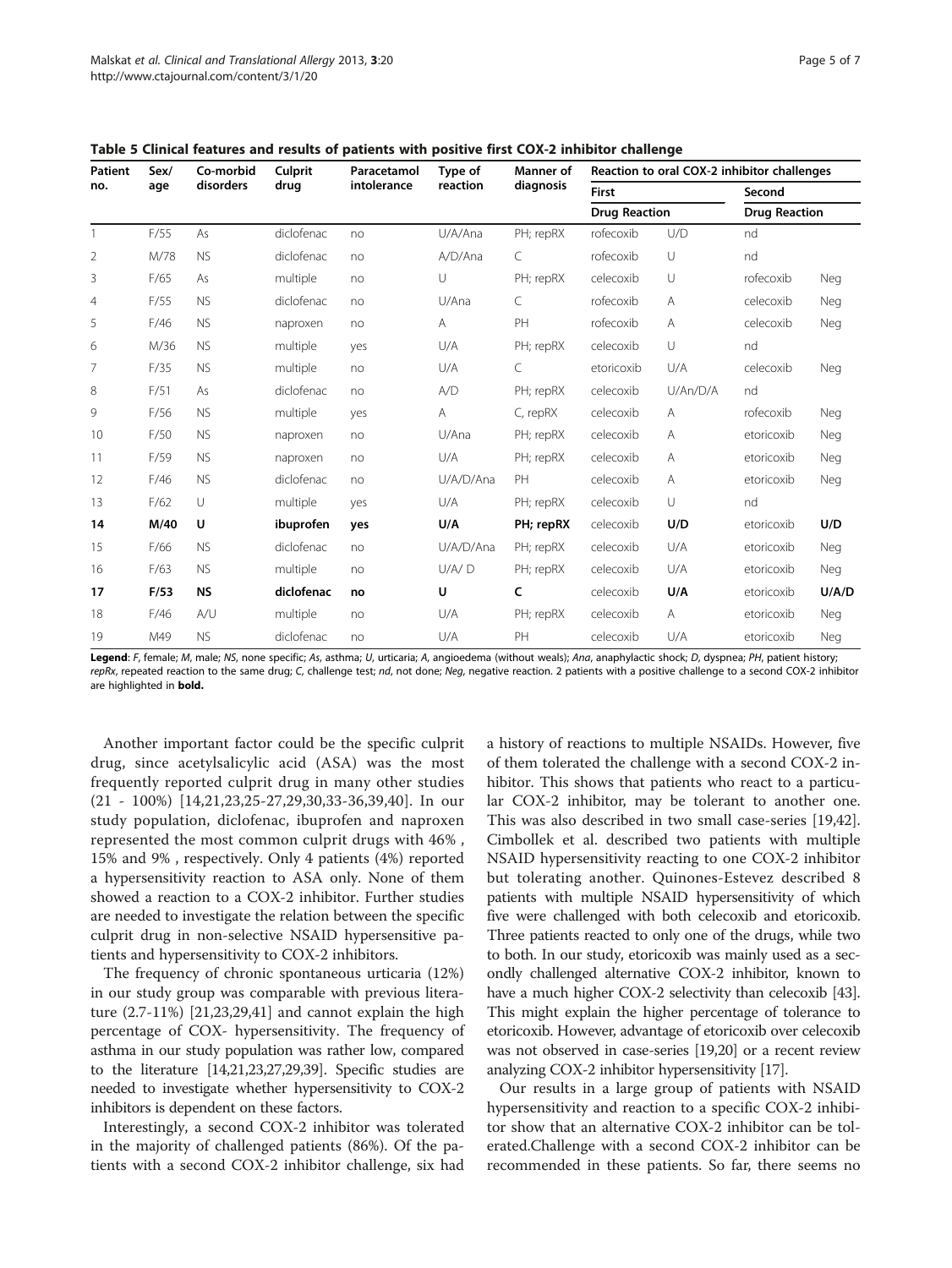<span id="page-5-0"></span>preference which COX-2 inhibitor, celecoxib or etoricoxib, should be challenged first and which second.

#### Conclusions

In most patients with non-selective NSAID hypersensitivity COX-2 inhibitors were safe. However, given the relatively high percentage (21%) of positive challenges, it is necessary to perform an oral challenge prior to prescription. In case of hypersensitivity to a COX-2 inhibitor, second challenges with a different COX-2 inhibitor can provide an alternative. Further studies are needed to define risk factors for COX-2 inhibitor hypersensitivity in patients with non-selective NSAID hypersensitivity.

#### Competing interests

The authors declare that they have no competing interests.

#### Authors' contributions

WM wrote the first version of the manuscript. WM and HR were involved in collection and interpretation of the data. HR, CB and AK contributed to the preparation and critical revision of the manuscript. All authors approved the final version of the manuscript.

#### Author details

<sup>1</sup>Department of Dermatology/Allergology, University Medical Centre Utrecht, Heidelberglaan 100, G 02.124, Utrecht 3584 CX, The Netherlands. <sup>2</sup>Current Address: Department of Dermatology, Erasmus Medical Centre, Rotterdam, The Netherlands.

#### Received: 15 February 2013 Accepted: 9 June 2013 Published: 24 June 2013

#### References

- Gomes E, Cardoso MF, Praca F, Gomes L, Marino E, Demoly P: Self-reported drug allergy in a general adult Portuguese population. Clin Exp Allergy 2004, 34:1597–1601.
- Faich GA: Adverse-drug-reaction monitoring. N Engl J Med 1986, 314:1589–1592.
- 3. Dona I, Blanca-Lopez N, Torres MJ, Garcia-Campos J, Garcia-Nunez I, Gomez F, Salas M, Rondon C, Canto MG, Blanca M: Drug hypersensitivity reactions: response patterns, drug involved, and temporal variations in a large series of patients. J Investig Allergol Clin Immunol 2012, 22:363-371.
- 4. Szczeklik A: Adverse reactions to aspirin and nonsteroidal anti-inflammatory drugs. Ann Allergy 1987, 59:113-118.
- Stevenson DD: Diagnosis, prevention, and treatment of adverse reactions to aspirin and nonsteroidal anti-inflammatory drugs. J Allergy Clin Immunol 1984, 74:617–622.
- 6. Namazy JA, Simon RA: Sensitivity to nonsteroidal anti-inflammatory drugs. Ann Allergy Asthma Immunol 2002, 89:542-550. 605.
- 7. Mastalerz L, Setkowicz M, Sanak M, Szczeklik A: Hypersensitivity to aspirin: common eicosanoid alterations in urticaria and asthma. J Allergy Clin Immunol 2004, 113:771–775.
- 8. Dona I, Blanca-Lopez N, Cornejo-Garcia JA, Torres MJ, Laguna JJ, Fernandez J, Rosado A, Rondon C, Campo P, Agundez JA, Blanca M, Canto G: Characteristics of subjects experiencing hypersensitivity to non-steroidal anti-inflammatory drugs: patterns of response. Clin Exp Allergy 2011, 41:86-95.
- Szczeklik A, Stevenson DD: Aspirin-induced asthma: advances in pathogenesis and management. J Allergy Clin Immunol 1999, 104:5-13.
- 10. Szczeklik A, Gryglewski RJ, Czerniawska-Mysik G: Clinical patterns of hypersensitivity to nonsteroidal anti-inflammatory drugs and their pathogenesis. J Allergy Clin Immunol 1977, 60:276-284.
- 11. Kowalski ML, Makowska JS, Blanca M, Bavbek S, Bochenek G, Bousquet J, Bousquet P, Celik G, Demoly P, Gomes ER, Nizankowska-Mogilnicka E, Romano A, Sanchez-Borges M, Sanz M, Torres MJ, De Weck A, Szczeklik A, Brockow K: Hypersensitivity to nonsteroidal anti-inflammatory drugs (NSAIDs) - classification, diagnosis and management: review of the EAACI/ENDA(#) and GA2LEN/HANNA\*. Allergy 2011, 66:818–829.
- 12. Macy E, Bernstein JA, Castells MC, Gawchik SM, Lee TH, Settipane RA, Simon RA, Wald J, Woessner KM: Aspirin challenge and desensitization for aspirin-exacerbated respiratory disease: a practice paper. Ann Allergy Asthma Immunol 2007, 98:172–174.
- 13. Nizankowska-Mogilnicka E, Bochenek G, Mastalerz L, Swierczynska M, Picado C, Scadding G, Kowalski ML, Setkowicz M, Ring J, Brockow K, Bachert C, Wohrl S, Dahlen B, Szczeklik A: EAACI/GA2LEN guideline: aspirin provocation tests for diagnosis of aspirin hypersensitivity. Allergy 2007, 62:1111-1118.
- 14. Woessner KM, Simon RA, Stevenson DD: The safety of celecoxib in patients with aspirin-sensitive asthma. Arthritis Rheum 2002, 46:2201–2206.
- 15. Weberschock TB, Muller SM, Boehncke S, Boehncke WH: Tolerance to coxibs in patients with intolerance to non-steroidal anti-inflammatory drugs (NSAIDs): a systematic structured review of the literature. Arch Dermatol Res 2007, 299:169–175.
- 16. Martin-Garcia C, Hinojosa M, Berges P, Camacho E, Garcia-Rodriguez R, Alfaya T, Iscar A: Safety of a cyclooxygenase-2 inhibitor in patients with aspirin-sensitive asthma. Chest 2002, 121:1812–1817.
- 17. Asero R: Cutaneous hypersensitivity to multiple NSAIDs: never take tolerance to selective COX-2 inhibitors (COXIBs) for granted! Eur Ann Allergy Clin Immunol 2013, 45:3–6.
- 18. Dona I, Blanca-Lopez N, Jagemann LR, Torres MJ, Rondon C, Campo P, Gomez AI, Fernandez J, Laguna JJ, Rosado A, Blanca M, Canto G: Response to a selective COX-2 inhibitor in patients with urticaria/angioedema induced by nonsteroidal anti-inflammatory drugs. Allergy 2011, 66:1428–1433.
- 19. Cimbollek S, Quiralte J, Avila R: COX-2 inhibitors in patients with sensitivity to nonselective NSAIDs. N Engl J Med 2009, 361:2197–2198.
- 20. Quinones Estevez MD: Are selective COX-2 inhibitors a safe option in patients with intolerance to nonsteroidal antiinflammatory drugs? J Investig Allergol Clin Immunol 2009, 19:328–330.
- 21. Bavbek S, Celik G, Ozer F, Mungan D, Misirligil Z: Safety of selective COX-2 inhibitors in aspirin/nonsteroidal anti-inflammatory drug-intolerant patients: comparison of nimesulide, meloxicam, and rofecoxib. J Asthma 2004, 41:67–75.
- 22. Asero R, Bavbek S, Blanca M, Blanca-Lopez N, Cortellini G, Nizankowska-Mogilnicka E, Quaratino D, Romano A, Sanchez-Borges M, Torres-Jaen MJ: Clinical management of patients with a history of urticaria/angioedema induced by multiple NSAIDs: an expert panel review. Int Arch Allergy Immunol 2013, 160:126–133.
- 23. Bavbek S, Celik G, Pasaoglu G, Misirligil Z: Rofecoxib, as a safe alternative for acetyl salicylic acid/nonsteroidal anti-inflammatory drug-intolerant patients. J Investig Allergol Clin Immunol 2006, 16:57-62.
- Nettis E, Di PR, Ferrannini A, Tursi A: Tolerability of rofecoxib in patients with cutaneous adverse reactions to nonsteroidal anti-inflammatory drugs. Ann Allergy Asthma Immunol 2002, 88:331–334.
- 25. Pacor ML, Di Lorenzo G, Biasi D, Barbagallo M, Corrocher R: Safety of rofecoxib in subjects with a history of adverse cutaneous reactions to aspirin and/or non-steroidal anti-inflammatory drugs. Clin Exp Allergy 2002, 32:397–400.
- 26. Perrone MR, Artesani MC, Viola M, Gaeta F, Caringi M, Quaratino D, Romano A: Tolerability of rofecoxib in patients with adverse reactions to nonsteroidal anti-inflammatory drugs: a study of 216 patients and literature review. Int Arch Allergy Immunol 2003, 132:82–86.
- 27. Ahlbach S, Usadel KH, Kaufmann R, Boehncke WH: [The selective cyclooxygenase-2 inhibitor celecoxib is a safe alternative in patients with pseudo-allergic reactions to nonsteroidal anti-inflammatory drugs]Der selektive Cyclooxygenase-2-Inhibitor Celecoxib ist ein sicheres Ausweichpraparat bei Intoleranz gegenuber nichtsteroidalen Antiphlogistika. Med Klin (Munich) 2003, 98:242–244.
- 28. Asero R: Etoricoxib challenge in patients with chronic urticaria with NSAID intolerance. Clin Exp Dermatol 2007, 32:661–663.
- 29. Celik G, Pasaoglu G, Bavbek S, Abadoglu O, Dursun B, Mungan D, Misirligil Z: Tolerability of selective cyclooxygenase inhibitor, celecoxib, in patients with analgesic intolerance. J Asthma 2005, 42:127-131.
- 30. Garcia-Rodriguez RM, Hinojosa M, Camacho-Garrido E, Berges Gimeno P, Martin Garcia C: Celecoxib, safe in NSAID intolerance. Allergy 2002, 57:1085–1086.
- 31. Nettis E, Colanardi MC, Ferrannini A, Vacca A, Tursi A: Short-term tolerability of etoricoxib in patients with cutaneous hypersensitivity reactions to nonsteroidal anti-inflammatory drugs. Ann Allergy Asthma Immunol 2005, 95:438–442.